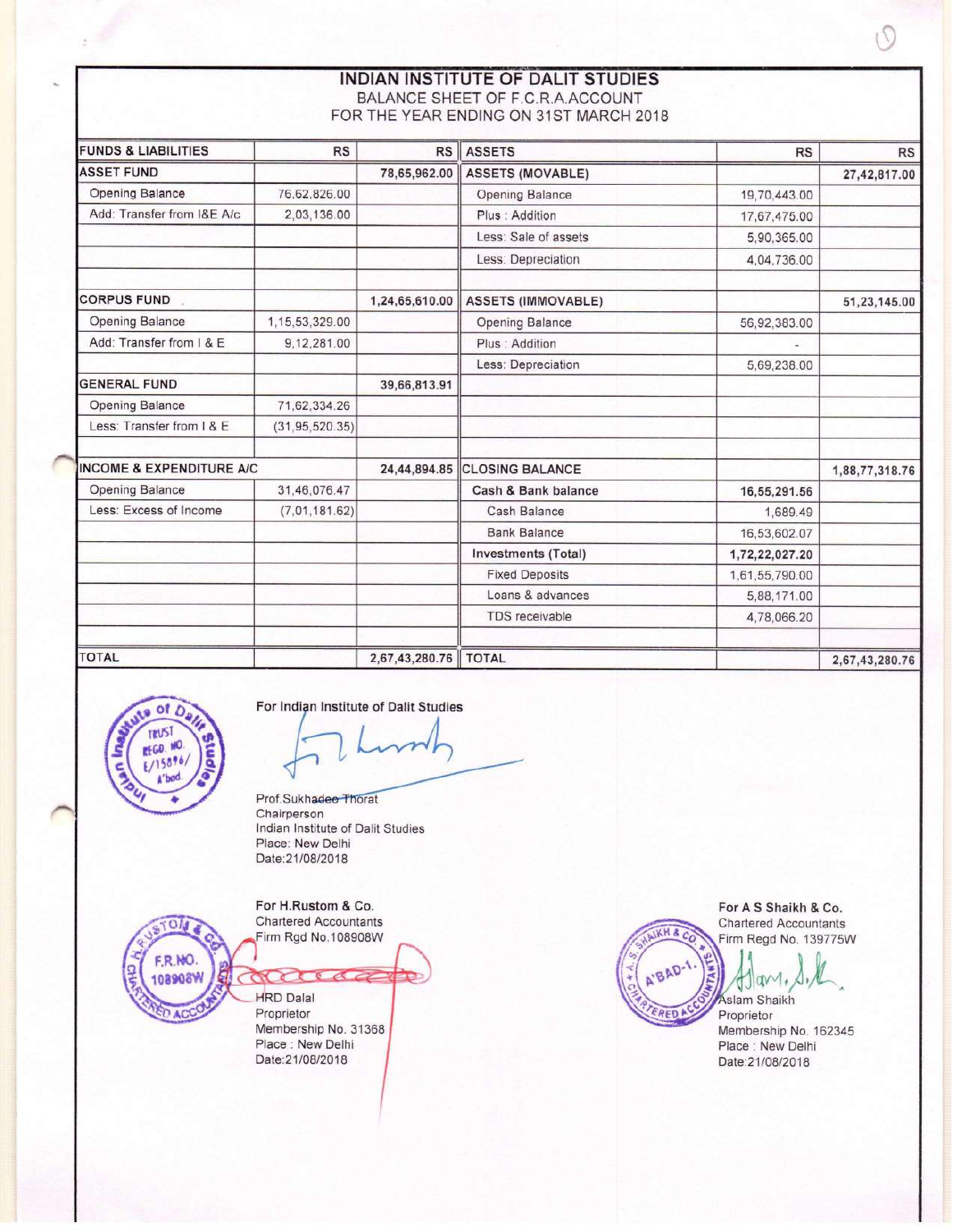### INDIAN INSTITUTE OF DALIT STUDIES INCOME AND EXPENDITURE ACCOUNTS OF F.C.R.A. FOR THE YEAR ENDING ON 31ST MARCH, 2018

| <b>INCOME</b>                       | <b>RS</b>      | RS             | <b>EXPENDITURE</b>              | <b>RS</b>    | <b>RS</b>        |
|-------------------------------------|----------------|----------------|---------------------------------|--------------|------------------|
| <b>PROJECT GRANT RECEIVED</b>       |                | 1,28,57,647.96 | EXPENSES ON OBJECT OF THE TRUST |              | 92,53,177.00     |
| <b>IDRC</b> -Canada                 | 1,11,03,268.96 |                | Programme Expense               | 41,73,872.00 |                  |
| University of Manchaster-UK         | 40,240.00      |                | Human Resource Expenses         | 50,79,305.00 |                  |
| Rose-Luxemburg-Stiftung,<br>Germany | 15,36,963.00   |                |                                 |              |                  |
| Queen's University                  | 1,77,176.00    |                | <b>ADMINISTRATIVE EXPENSES</b>  |              | 69,65,080.93     |
|                                     |                |                | Programme admin Exp.            | 2,13,775.00  |                  |
| <b>INTEREST INCOME</b>              |                | 15,33,664.00   | Establishment Expense           | 35,58,241.93 |                  |
| Interest received                   | 15,20,554.00   |                | Office rent payments            | 30,53,064.00 |                  |
| Designated Bank interest            | 13,110.00      |                | Audit Fee                       | 1,40,000.00  |                  |
| PROFIT ON SALE OF ASSETS            |                | 19,635.00      | <b>DEPRECIATION EXPENSES</b>    |              | 9,73,974.00      |
| Sale Rs.610000-WDV<br>Rs.590365     | 19,635.00      |                | Depreciation                    | 9,73,974.00  |                  |
|                                     |                |                | <b>Transfer to Asset Fund</b>   |              | 2,03,136.00      |
|                                     |                |                | Transfer to Corpus Fund         |              | 9,12,281.00      |
|                                     |                |                | Transfer from General fund      |              | (31, 95, 520.35) |
|                                     |                |                | By Deficit carried over to B/S  |              | (7,01,181.62)    |
| <b>TOTAL</b>                        |                | 1,44,10,946.96 | <b>TOTAL</b>                    |              | 1,44,10,946.96   |



For Indian Institute of Dalit Studies

Prof.Sukhadeo Thorat Chairperson Indian Institute of Dalit Studies Place: New Delhi Date:21/08/2018



For H.Rustom & Co. **Chartered Accountants** 

Firm Rgd No.108908W

 $\sigma$ **HRD Dalal** Proprietor Membership No. 31368 Place : New Delhi Date:21/08/2018

For A S Shaikh & Co. **Chartered Accountants** Firm Regd No. 139775W

U Aslam Shaikh

RED

Proprietor Membership No. 162345 Place : New Delhi Date:21/08/2018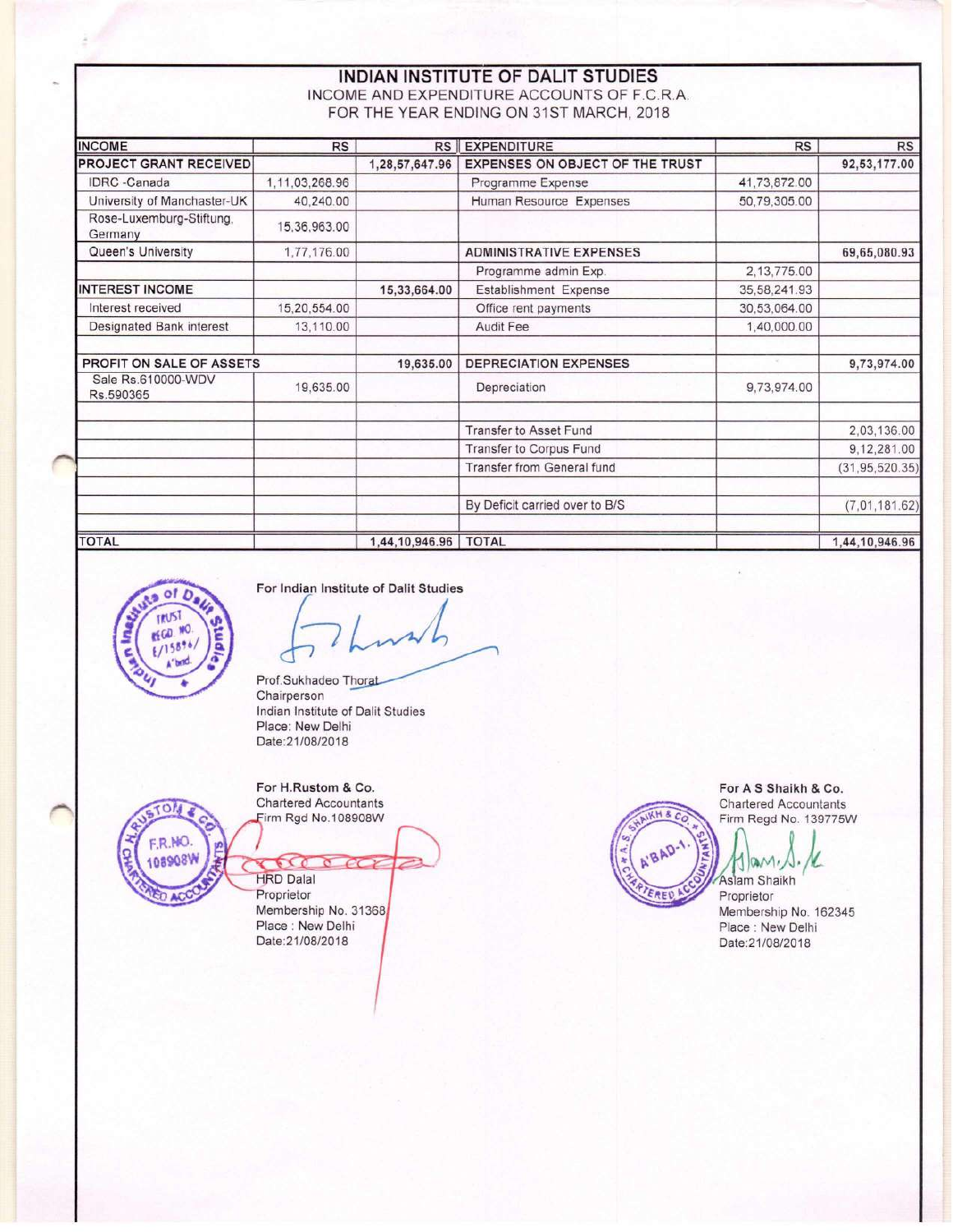# INDIAN INSTITUTE OF DALIT STUDIES

Consolidated Statement of Receipts and Payments of FCRA Accounts for the year 01/04/2017 TO 31/03/2018

| <b>RECEIPTS</b>                     | RS.            | RS.            | <b>PAYMENTS</b>                 | RS.            | RS.            |
|-------------------------------------|----------------|----------------|---------------------------------|----------------|----------------|
| <b>OPENING BALANCE</b>              |                | 2,18,61,739.73 | EXPENSES ON OBJECT OF THE TRUST |                | 92,53,177.00   |
| Cash & Bank balance                 | 1,79,170.53    |                | Programme Expense               | 41,73,872.00   |                |
| Cash Balance                        | 470.49         |                | Human Resource Expenses         | 50,79,305.00   |                |
| <b>Bank Balance</b>                 | 1,78,700.04    |                |                                 |                |                |
| <b>Investments (Total)</b>          | 2,16,82,569.20 |                | <b>ADMINISTRATIVE EXPENSES</b>  |                | 69,65,080.93   |
| <b>Fixed Deposite</b>               | 2.07.33.889.00 |                | Programme admin Exp.            | 2,13,775.00    |                |
| Loans & Advances                    | 4.02.684.00    |                | Establishment Expense           | 35,58,241.93   |                |
| <b>TDS Receivable</b>               | 5,45,996.20    |                | Office rent payments            | 30,53,064.00   |                |
|                                     |                |                | Audit fee                       | 1,40,000.00    |                |
| <b>GRANT RECEIVED</b>               |                | 1,28,57,647.96 |                                 |                |                |
| <b>IDRC</b> -Canada                 | 1,11,03,268.96 |                | <b>CAPITAL EXPENDITURE</b>      |                | 17,67,475.00   |
| University of Manchaster-UK         | 40,240.00      |                | Office equipments               | 3,00,350.00    |                |
| Rose-Luxemburg-Stiftung,<br>Germany | 15,36,963.00   |                | Computers                       | 1,85,500.00    |                |
| Queen's University                  | 1,77,176.00    |                | Vehicles purchase               | 12,81,625.00   |                |
| <b>SALE OF ASSETS</b>               |                | 6,10,000.00    |                                 |                |                |
| Sale of assets (Vehicles)           | 6,10,000.00    |                |                                 |                |                |
| <b>INTEREST INCOME</b>              |                | 15,33,664.00   | <b>CLOSING BALANCE</b>          |                | 1,88,77,318.76 |
| Interest received                   | 15,20,554.00   |                | Cash & Bank balance             | 16,55,291.56   |                |
| Designated Bank interest            | 13,110.00      |                | Cash Balance                    | 1,689.49       |                |
|                                     |                |                | <b>Bank Balance</b>             | 16.53.602.07   |                |
|                                     |                |                | <b>Investments (Total)</b>      | 1,72,22,027.20 |                |
|                                     |                |                | <b>Fixed Deposits</b>           | 1,61,55,790.00 |                |
|                                     |                |                | Loans & advances                | 5,88,171.00    |                |
|                                     |                |                | <b>TDS</b> receivable           | 4,78,066.20    |                |
| <b>TOTAL</b>                        |                | 3,68,63,051.69 | <b>TOTAL</b>                    |                | 3,68,63,051.69 |



For Indian Institute of Dalit Studies

Prof.Sukhadee Thorat Chairperson Indian Institute of Dalit Studies Place: New Delhi Date:21/08/2018

For H.Rustom & Co. **Chartered Accountants** Firm Rgd No.108908W



**HRD Dalal** Proprietor Membership No. 31368 Place : New Delhi Date:21/08/2018

& HX

For A S Shaikh & Co. **Chartered Accountants** Firm Regd No. 139775W

Aslam Shaikh

Proprietor Membership No. 162345 Place : New Delhi Date:21/08/2018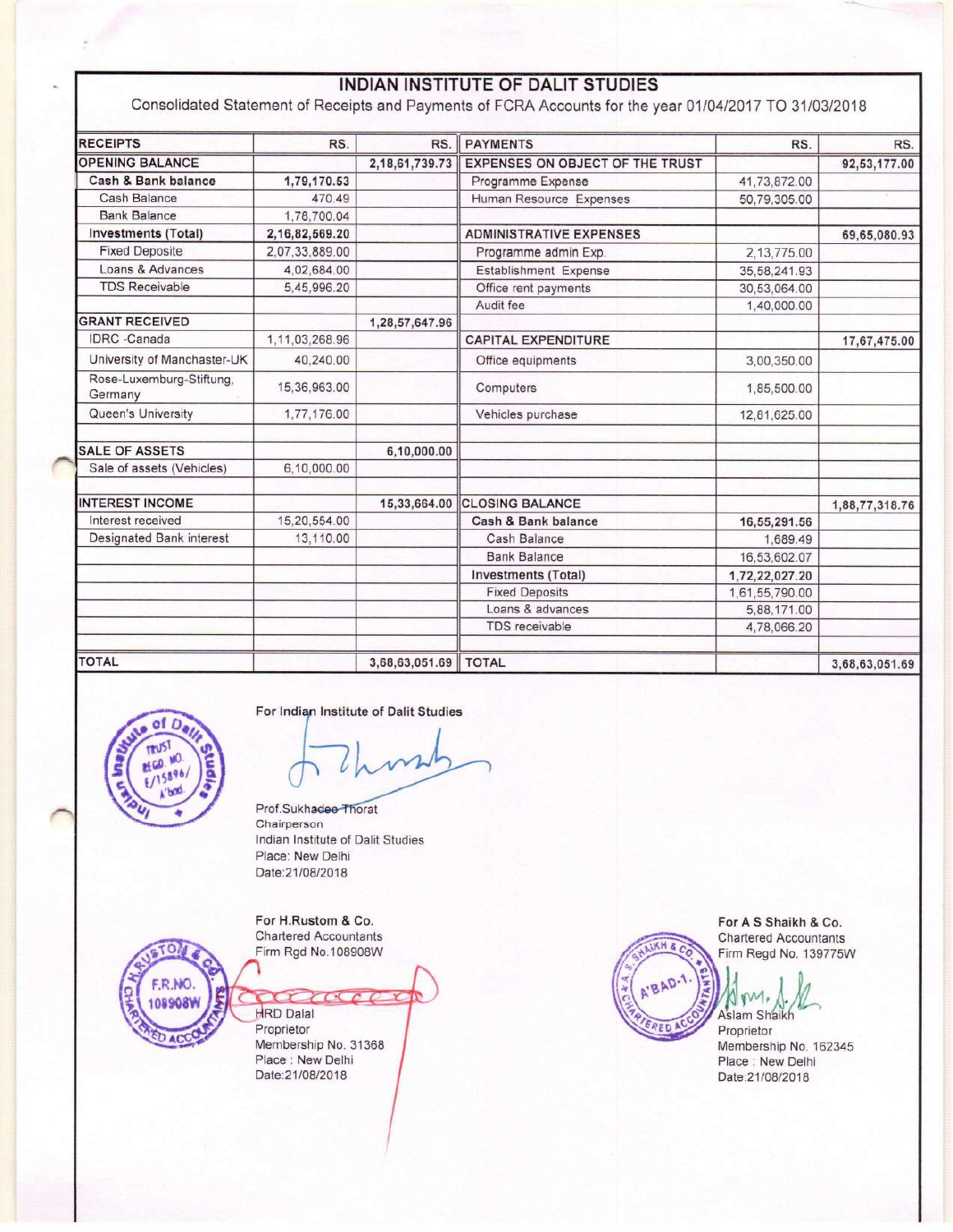## **Form FC-4 [See rule 17(1)]**

 The Secretary to the Government of India, Ministry of Home Affairs, Foreigners Division (FCRA Wing) "First Floor NDCC-II Building," 1,JAI SINGH Road New Delhi - 110001

#### **Subject: Account of Foreign Contribution for the year ending on the 31st March, 2018**

- 1. Association FCRA registration number and name
	- (i). Number : 231660773
	- (ii). Name : Indian Institute of Dalit Studies
- 2. Details of receipt and utilisation of foreign contribution :

#### **i. Foreign Contribution received in cash/kind(value):**

| a) Brought forward foreign contribution at the beginning of the<br>year(Rs.) | 21861739.73 |
|------------------------------------------------------------------------------|-------------|
| b) Interest or other receipt during the year*                                | 2143664.00  |
| c) Foreign Contribution received during the financial year                   |             |
| i) Directly from a foreign source                                            | 12857647.96 |
| ii) as transfer from a local source                                          | 0.00        |
| d) Total Foreign Contribution $(a+b+c)$ (Rs.)                                | 36863051.69 |

#### **ii (a). Donor wise detail of foreign contribution received in excess of rupees 20,000:**

|                                                                                                                                                                                                                                                                                                   | 2. Details of receipt and utilisation of foreign contribution:  |                                     |                                                                                                                                                            |                                       |              |  |
|---------------------------------------------------------------------------------------------------------------------------------------------------------------------------------------------------------------------------------------------------------------------------------------------------|-----------------------------------------------------------------|-------------------------------------|------------------------------------------------------------------------------------------------------------------------------------------------------------|---------------------------------------|--------------|--|
| i. Foreign Contribution received in cash/kind(value):                                                                                                                                                                                                                                             | <b>H</b> aire                                                   |                                     |                                                                                                                                                            |                                       |              |  |
| year(Rs.)                                                                                                                                                                                                                                                                                         | a) Brought forward foreign contribution at the beginning of the |                                     | 21861739.73                                                                                                                                                |                                       |              |  |
|                                                                                                                                                                                                                                                                                                   | b) Interest or other receipt during the year*                   |                                     | 2143664.00                                                                                                                                                 |                                       |              |  |
|                                                                                                                                                                                                                                                                                                   | c) Foreign Contribution received during the financial year      |                                     |                                                                                                                                                            |                                       |              |  |
| i) Directly from a foreign source                                                                                                                                                                                                                                                                 |                                                                 |                                     | 12857647.96                                                                                                                                                |                                       |              |  |
| ii) as transfer from a local source                                                                                                                                                                                                                                                               |                                                                 |                                     | 0.00                                                                                                                                                       |                                       |              |  |
|                                                                                                                                                                                                                                                                                                   | d) Total Foreign Contribution (a+b+c) (Rs.)                     |                                     | 36863051.69                                                                                                                                                |                                       |              |  |
| *i.e. interest accured on foreign contribution, or any other income derived from foreign contribution, e.g. sale proceeds from assets<br>created from contribution, or interest thereon during the year<br>ii (a). Donor wise detail of foreign contribution received in excess of rupees 20,000: |                                                                 |                                     |                                                                                                                                                            |                                       |              |  |
| Sl.No                                                                                                                                                                                                                                                                                             | Name of donors                                                  | <b>Institutional/Individu</b><br>al | Detail of the donor:<br>official Address;<br><b>Email address:</b><br>website address:                                                                     | <b>Purposes for which</b><br>received | Amount (Rs.) |  |
| $\mathbf{1}$                                                                                                                                                                                                                                                                                      | The University of<br>Manchester                                 | Institutional                       | Oxford Road.<br>Manchester, M13 9PL,<br>United Kingdom,<br>Email Id:<br>p.walker@manchester.<br>ac.uk. Website Address<br>http://www.manchester<br>.ac.uk/ | Educational                           | 40240.00     |  |
| $\mathfrak{2}$                                                                                                                                                                                                                                                                                    | Rosa Luxemburg<br>Stiftung                                      | Institutional                       | Franz - Mehring-Platz<br>1, 10243 Berlin,<br>Germany, Germany,<br>Email Id:<br>info@rosalux.org,<br>Website Address:<br>https://www.rosalux.de             | Educational                           | 1536963.00   |  |
| 3                                                                                                                                                                                                                                                                                                 | International<br>Development Research<br>Center                 | Institutional                       | PO Box 8500, Ottawa,<br>ON.Canada K1G 3H9,<br>Canada, Email Id:<br>sverma@idrc.ca,<br>Website Address:<br>http://www.idrc.ca/                              | Educational                           | 11103268.90  |  |
| $\overline{4}$                                                                                                                                                                                                                                                                                    | Queen s University<br>Belfast                                   | Institutional                       | University Rd, Belfast<br>BT7 1NN, UK, United<br>Kingdom, Email Id:<br>D.Padmanabhan@qub.<br>ac.uk, Website Address<br>: http://www.qub.ac.uk              | Educational                           | 177176.00    |  |

(b). Cumulative purpose-wise amount of all foreign contribution donation received :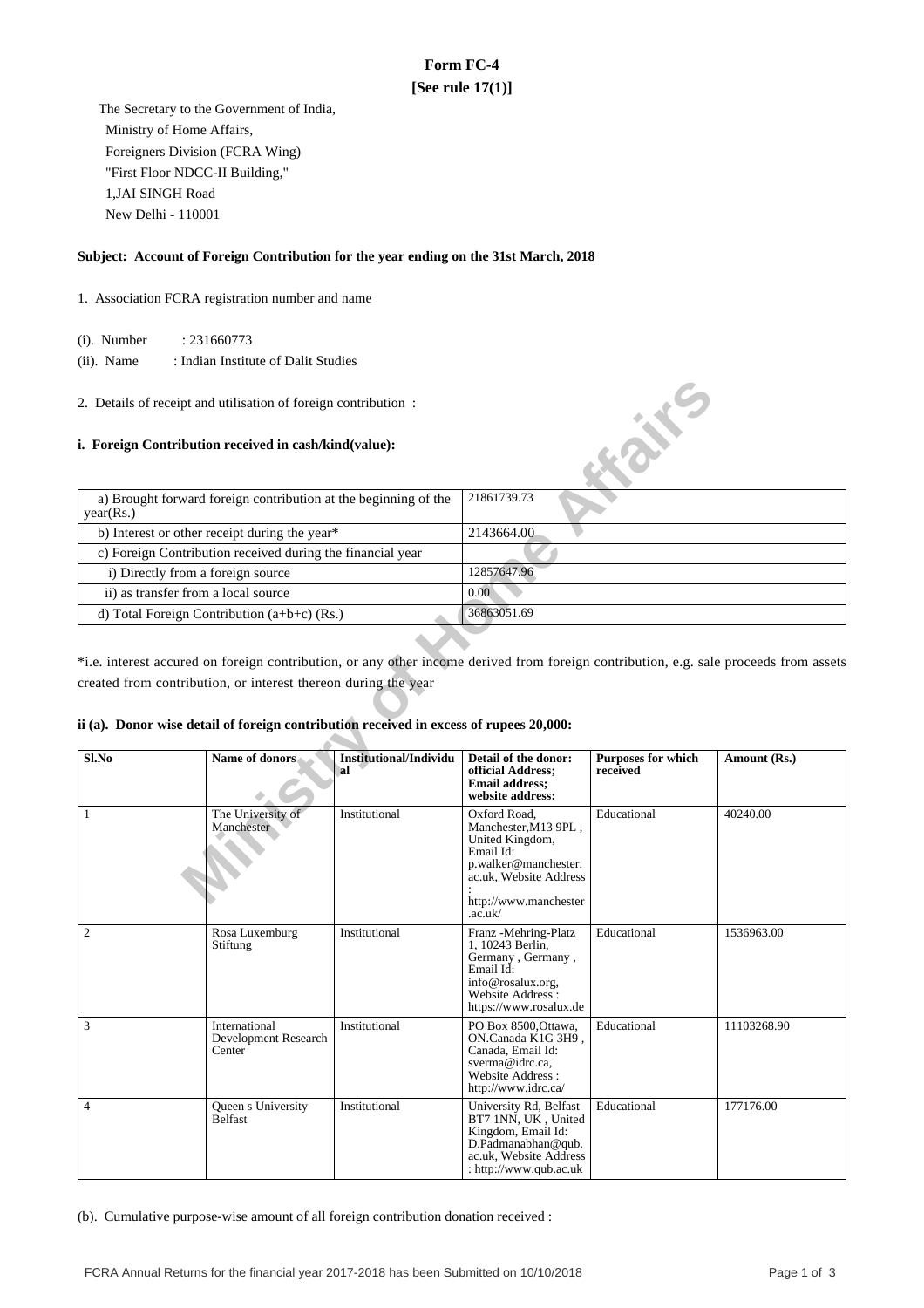| Sl.No | Ð<br>Purpose     | \moun\      |
|-------|------------------|-------------|
|       | cational<br>:duc | 12857647.96 |

**(iii). Details of Utilization of foreign contribution:**

| a. Total Utilization* for projects as per aims and<br>objectives of the association (Rs.) | 9253177.00  |
|-------------------------------------------------------------------------------------------|-------------|
| b. Total Administrative Exprenses as provided in Rule<br>5, FCRA 2011 (Rs.)               | 6965080.93  |
| c. Total invested in term deposits (Rs.)                                                  | 17222027.20 |
| d. Total Purchase of fresh assets (Rs.)                                                   | 1767475.00  |
| Total utilization in the year(Rs.) $(a+b+d)$                                              | 17985732.93 |

\* It is affirmed that the utilisation of foreign contribution is not in contravention of the provisions contained in proviso to Sction 9(e) and Section 12(4)(f) of the Act which states that the acceptance of foreign contribution is not likely to affect prejudically.

(A) the soverignty and integrity of india; or.

| (B) the security, strategic, scientific or echnomic interest of the state; or                                                 |                                                                                                                         |                                                                                                      |             |                |  |  |  |
|-------------------------------------------------------------------------------------------------------------------------------|-------------------------------------------------------------------------------------------------------------------------|------------------------------------------------------------------------------------------------------|-------------|----------------|--|--|--|
| (C) the public interest; or                                                                                                   |                                                                                                                         |                                                                                                      |             |                |  |  |  |
|                                                                                                                               | (D) freedom or fairness of election to any legistature; or                                                              |                                                                                                      |             |                |  |  |  |
|                                                                                                                               | (E) friendly relations with any foreign state; or                                                                       |                                                                                                      |             |                |  |  |  |
|                                                                                                                               | (F) harmony between religious, racial, social, lingusitic or relgional groups, castes or communities                    |                                                                                                      |             |                |  |  |  |
| iv. Balance of unutilized foreign contribution, in<br>cash/bank, at the end of the year(Rs.):                                 |                                                                                                                         | 1655291.56                                                                                           |             |                |  |  |  |
| honorary capacity.                                                                                                            | 0.00<br>v. Total number of foreigner working (salaried/in                                                               |                                                                                                      |             |                |  |  |  |
|                                                                                                                               | 3. (a) Details of designated Fc bank account for receipt of Foreign Contribution (As on 31st March of the year ending): |                                                                                                      |             |                |  |  |  |
| Sl.No                                                                                                                         | <b>IFSC Code</b><br><b>Name of Bank</b><br><b>Branch Address</b> (With<br><b>Account No</b><br>pincode)                 |                                                                                                      |             |                |  |  |  |
| 1                                                                                                                             | <b>AXIS BANK</b>                                                                                                        | SHOP 2A 2B, KHAN<br><b>MARKET NEW DELHI</b><br>NEW DELHI DELHI<br>110003, NEW DELHI,<br>Delhi, Delhi | UTIB0000120 | XXXXXXXXXX2714 |  |  |  |
| 3. (b) Details of all utilization bank accounts for utilization of Foregin Contribution (As on 31st March of the year ending) |                                                                                                                         |                                                                                                      |             |                |  |  |  |

| Sl.No | <b>Name of Bank</b> | <b>Branch Address</b> (With<br>pincode)                                                       | <b>IFSC Code</b> | <b>Account No</b> |
|-------|---------------------|-----------------------------------------------------------------------------------------------|------------------|-------------------|
|       | <b>AXIS BANK</b>    | SHOP 2A 2B, KHAN<br>MARKET NEW DELHI<br>NEW DELHI DELHI<br>110003. NEW DELHI.<br>Delhi, Delhi | UTIB0000120      | XXXXXXXXXXX6959   |

#### **Declaration**

 **I hereby declare that the above particulars furnished by me are true and correct**

**I also affirm that the receipt of foreign contribution and its utilization have not been violative of any of the provisions of the Foreign Contribution (Regulation) Act, 2010, rules, notifications/ orders issued there under from time to time and the foreign contribution was utilized for the purpose(s) for which the association was granted registration/ prior permission by the Central Government.**